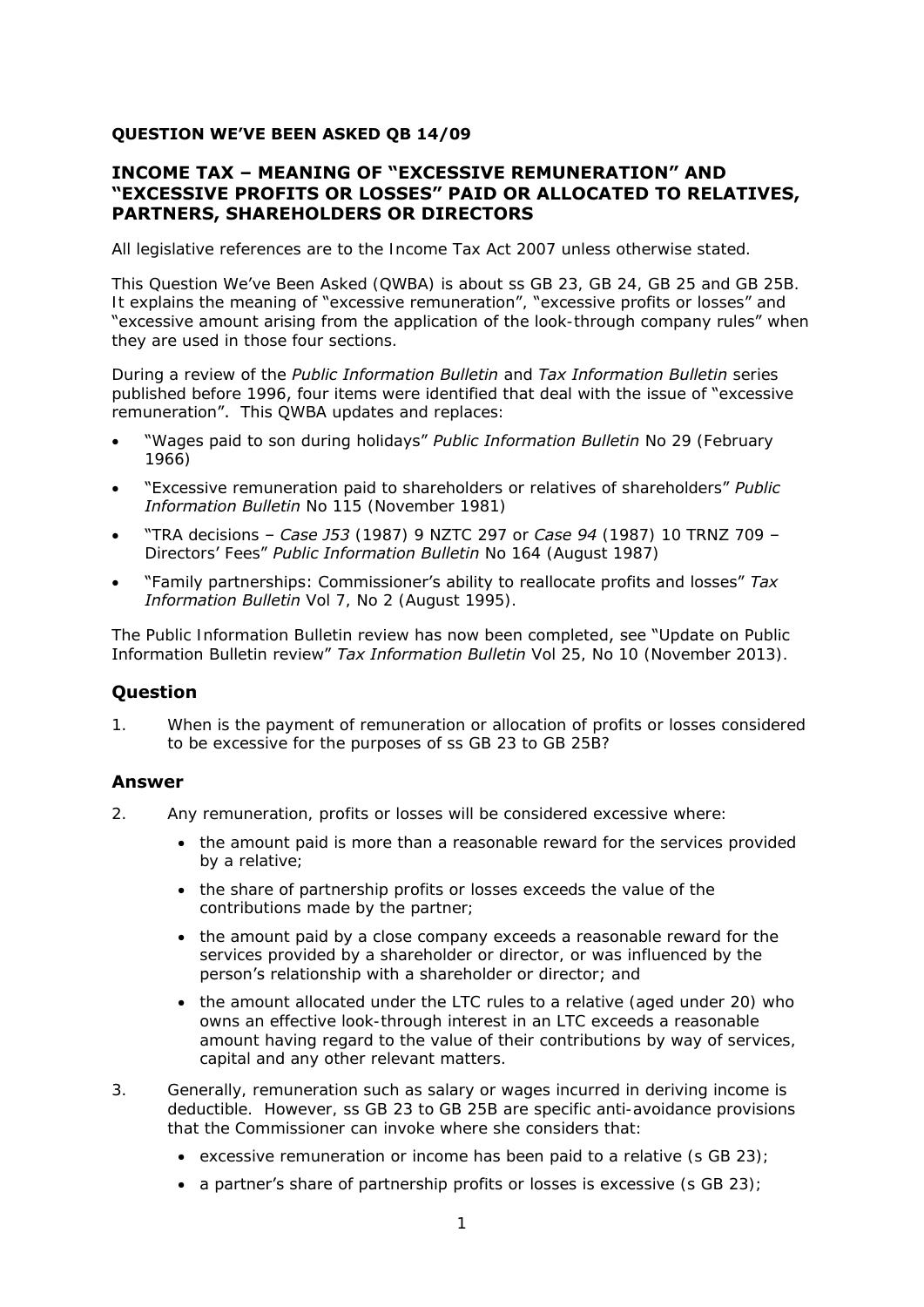- excessive remuneration has been paid by a close company to a shareholder or director, or a relative of a shareholder or director (s GB 25); and
- excessive income is allocated under the LTC rules to a person (aged under 20) who owns an effective look-through interest in an LTC where a relative of the person also owns an effective look-through interest in the LTC (s GB 25B).
- 4. The purposes of these provisions are to prevent taxpayers reducing their income tax liability by allocating excessive payments to relatives and others, and to prevent the streaming of excessive losses to relatives to reduce their income tax liability. The amount considered excessive is either not deductible or reallocated.
- 5. Where excessive remuneration or income is paid to a relative, shareholder or director, or a partner's share of partnership profits or losses is excessive, ss GB 23, GB 25 and GB 25B allow the Commissioner to reallocate the income or losses based on what is considered reasonable.
- 6. However, there are exemptions to ss GB 23 and GB 25. Section GB 23 does not apply if a genuine contract of employment or partnership satisfies the conditions set out in s GB 24. Similarly, s GB 25 does not apply if the conditions in s GB 25(3) are met.

# **Explanation**

- 7. Generally, remuneration such as salary or wages incurred for the purpose of deriving income is deductible. However, when excessive remuneration has been paid to a relative, shareholder or director, ss GB 23 to GB 25 allow the Commissioner to reallocate the excessive amount based on what is reasonable. Section GB 23(3) similarly allows the Commissioner to reallocate a partner's share of partnership profits or losses when they are excessive. Section GB 25B allows the Commissioner to reallocate an excessive amount allocated to a relative who is aged under 20 under the look-through company (LTC) rules.
- 8. Broadly, the purpose of these provisions is to prevent taxpayers from reducing their income tax liability by allocating excessive remuneration, payments, profits or losses to relatives and others.
- 9. This QWBA is about the specific anti-avoidance provisions dealing with excessive remuneration and allocations of profits and losses in ss GB 23 to GB 25B.

#### **Meanings of key terms**

10. Sections GB 23 to GB 25B refer to "excessive" in the context of excessive "income", "remuneration" and "losses". These sections also refer to the Commissioner's ability to reallocate income or losses based on whether these amounts are "reasonable". Section YA 1 defines the terms "income" and "loss". The Act does not define the terms "excessive", "remuneration" and "reasonable".

#### *Ordinary meanings of "excessive", "remuneration" and "reasonable"*

11. The *Concise Oxford English Dictionary* (12th edition, Oxford University Press, 2011) provides the following ordinary meanings of the words "excessive" "remunerate" and "reasonable":

**excessive ▶ adj**. more than is necessary, normal, or desirable.

**remunerate v**. pay for services rendered or work done.

**reasonable ► adj. 1** fair and sensible. ... **3** as much is appropriate or fair; moderate.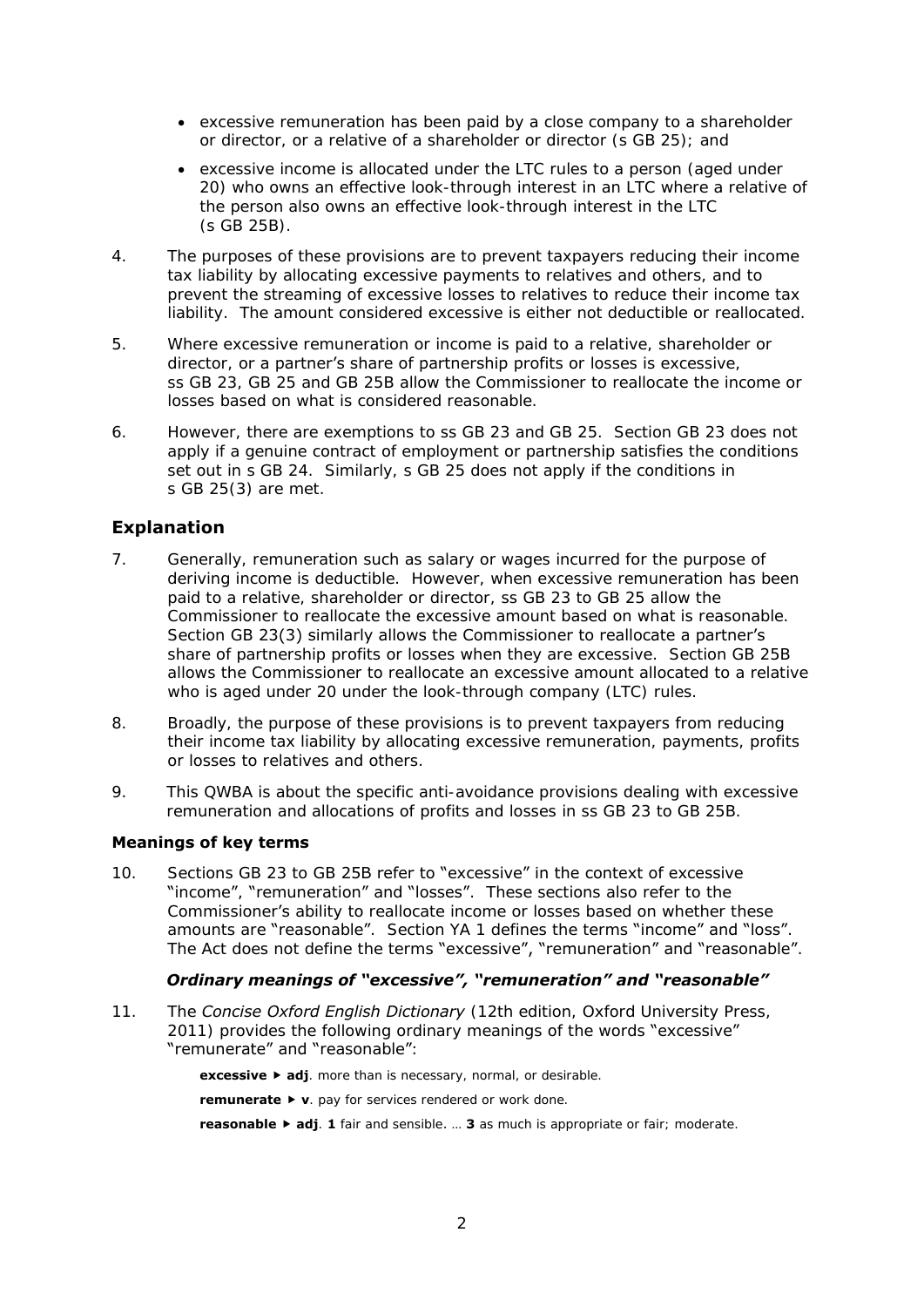- 12. Based on the dictionary meanings, the ordinary meaning of "excessive" remuneration" is "more than is necessary or normal for the services rendered or work done". The meaning of "reasonable" is "fair and sensible" or "as much as is appropriate or fair". The Commissioner can reallocate "excessive remuneration" based on what is "reasonable". The Commissioner considers an amount of remuneration "reasonable" if it is appropriate or fair for the services provided.
- 13. This QWBA explains the Commissioner's ability to reallocate excessive remuneration, profits or losses under ss GB 23 to GB 25B. This QWBA discusses the legislation and case law and provides examples to help readers understand the application of the law. The examples cover:
	- Paying excessive income or remuneration to a relative  $-$  s GB 23(1) and (2);
	- Allocating excessive profits or losses to a partner in a partnership s GB 23(3);
	- Paying excessive remuneration to a shareholder or director (including a relative of a shareholder or director) – s GB 25; and
	- Allocating excessive income from an LTC to a relative aged under 20 under the LTC rules – s GB 25B.

### *Who is a "relative"?*

- 14. "Relative" is defined in s YA 1. In summary, a "relative" is someone who is connected with another person by:
	- coming within the second degree of a blood relationship (eg, a sister and brother are within the second degree of a blood relationship; a parent and child are within the first degree);
	- being married (or in a civil union or de facto relationship) and including when one person is married to a person who comes within the second degree of a blood relationship with the other person (eg, a brother and his sister's de facto partner; a daughter and her mother-in-law);
	- being adopted as a child by that person, or being adopted as a child by someone who comes within the first degree of relationship with that person (eg, a parent and their adopted child, or an adopted child and the son of the adopting parent);
	- being the trustee of a trust that a relative has benefited under or is eligible to benefit under.
- 15. In the definition of LTC, "relative" means a person connected with another person in a manner described in any of the first three bullet points above.

# **Excessive income or remuneration paid to a relative – section GB 23(1) and (2)**

16. Section GB 23(1) applies when a person who carries on a business or undertaking employs or engages a relative and the Commissioner considers that the remuneration paid to the relative is excessive for the services they provide. This provision also applies when the person who employs or engages is a company (other than a close company  $-$  see s GB 25(1)) and the person receiving the excessive remuneration is a relative of a director or shareholder in the company.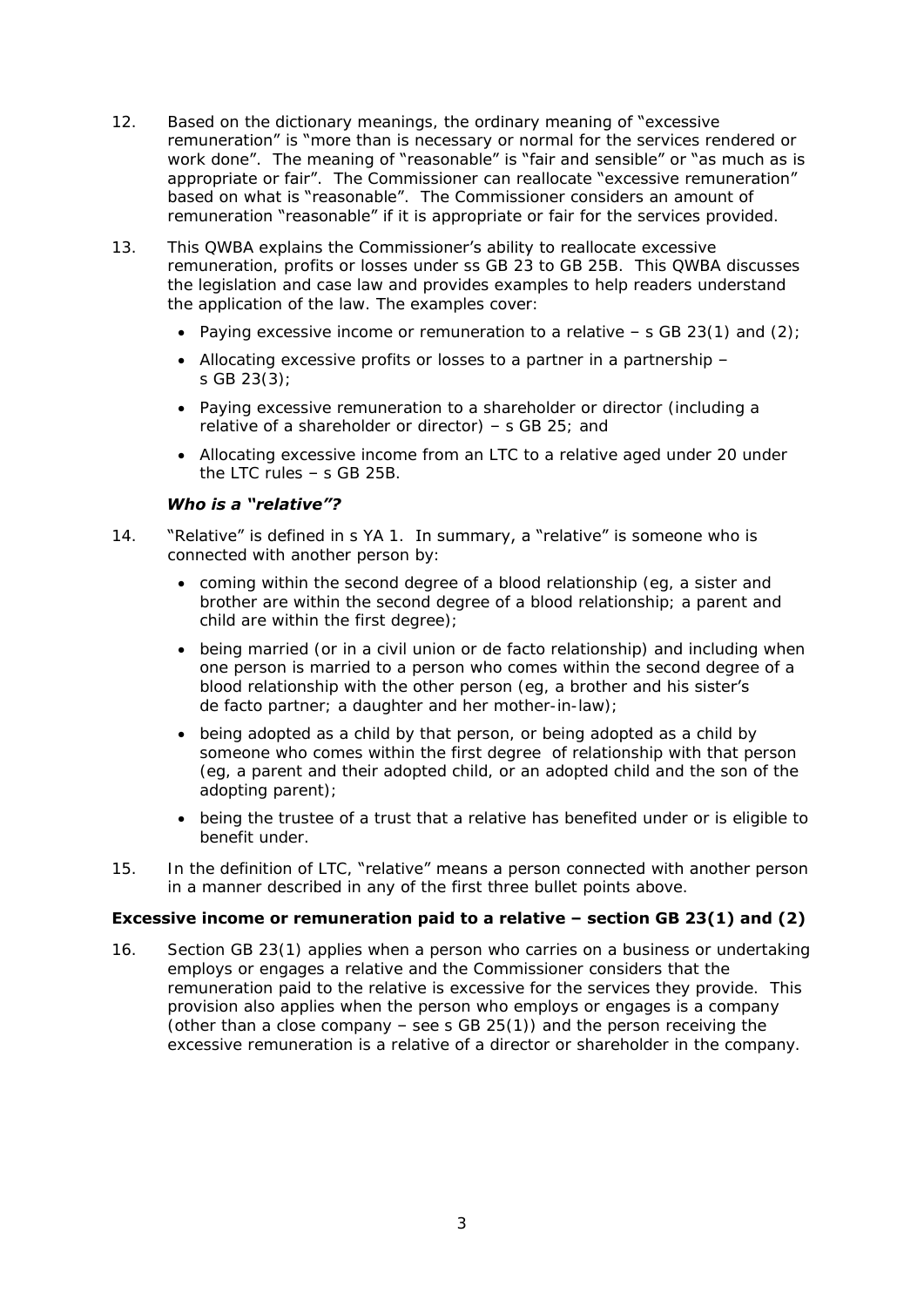- 17. Section GB 23(2) similarly applies to a person (person A) who carries on a business in partnership and the partnership employs or engages a relative of person A to perform services for this business. If person A is a company, s GB 23(2) applies if the person employed or engaged is a relative of a director or shareholder of that company and the Commissioner considers that the remuneration paid to the relative is excessive. This provision also potentially applies to a person who owns an effective look-through interest for an LTC, if the LTC employs a relative of that person.
- 18. In summary, the focus of these provisions is on excessive remuneration paid to relatives for services rendered. Sections GB 23(1) and (2) cover situations where the person carrying on the business or undertaking is a:
	- natural person;
	- company (but not a close company);
	- partnership; or
	- $\bullet$  LTC.
- 19. If excessive remuneration is paid to a relative, s GB 23(4) allows the Commissioner to reallocate the income among the parties "as the Commissioner considers reasonable". In applying s GB 23(4) and (6), the Commissioner may take into account the nature and extent of the services the relative provides, the value of contributions made by the respective partners, and any other relevant matters.
- <span id="page-3-0"></span>20. However, s GB 23(1) and (2) does not apply if the contract is a "genuine" contract" under s GB 24. Section GB 24(2) provides an exemption if there is a genuine contract of employment, engagement or partnership (see para [\[36\]](#page-6-0) for discussion of s GB 24 as it applies to partnerships). For a contract of employment or engagement to be treated as a genuine contract under s GB 24(2), the following conditions must all be satisfied:
	- the contract is in writing and signed by all parties;
	- the person employed or engaged was aged 20 years or over when the contract was signed;
	- the contract is binding for at least three years;
	- the person employed or engaged has control over their income under the contract; and
	- no part of the income or share of profits derived by the relative or company (of which the relative is a shareholder or director) is a disposition for inadequate consideration.
- 21. The Court of Appeal considered a corresponding provision to s GB 24(2) (s 106(6) of the Land and Income Tax Act 1954) in *CIR v Lilburn* [1960] NZLR 1,169. The court determined that for an employment contract to be a genuine contract of employment, it must satisfy all of the conditions stated in s GB 24(2). If the contract did not satisfy all the conditions, then it did not come within the s GB 24 exemption for a genuine contract – notwithstanding that it might be genuine in every other way. In *Lilburn* there was no genuine contract of employment because the contract was not binding for at least three years.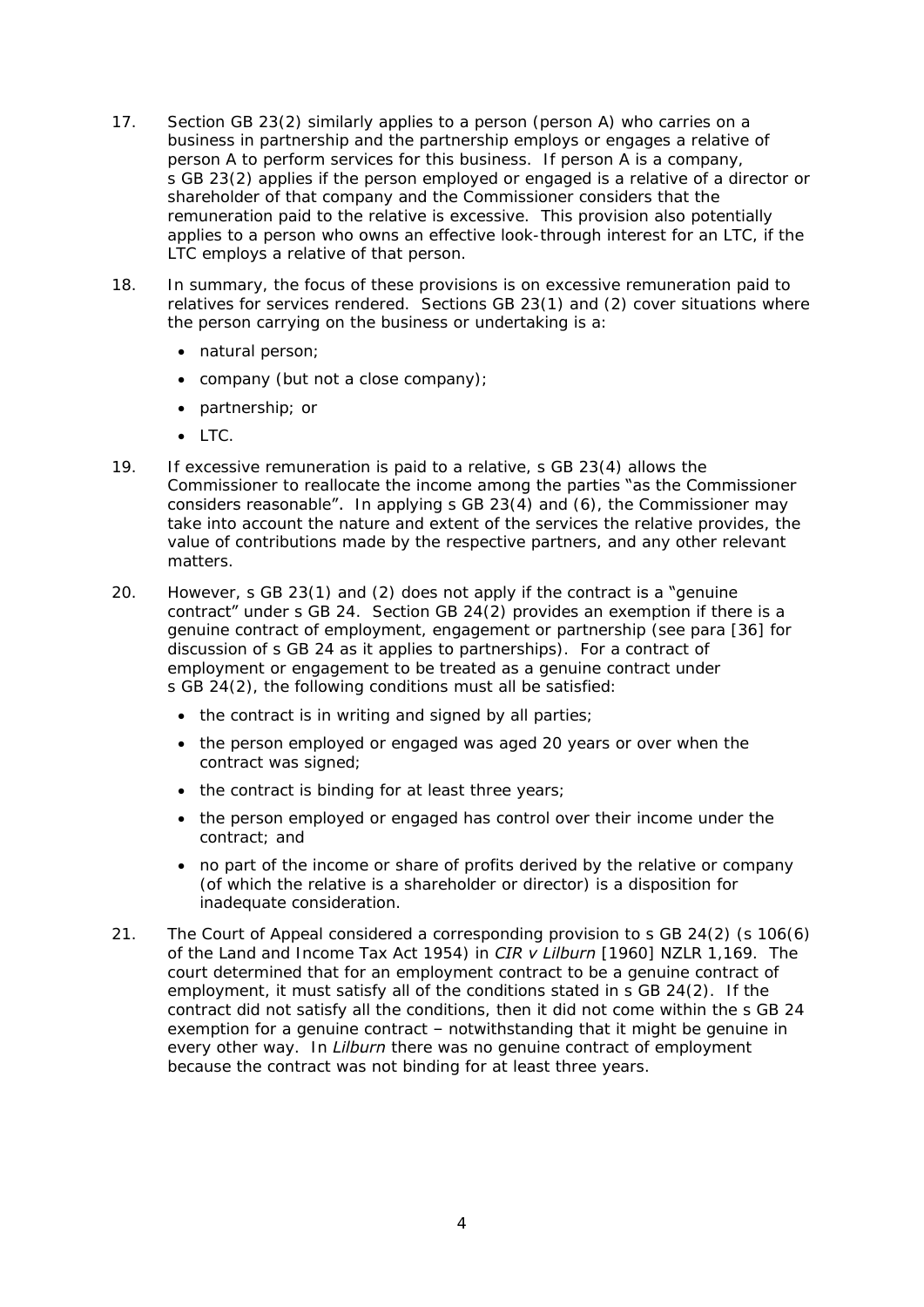- 22. The following cases provide further guidance on when remuneration paid to a relative is excessive. Judge Barber considered the issue of excessive wages paid to a relative in *Case L64* (1989) 11 NZTC 1,374. His Honour applied the equivalent to s GB 23 and refused to allow the taxpayer to deduct \$100 wages paid to his five-year-old son for two weeks' work on a building site. His Honour said that it was unreal to regard a five-year-old as providing services sufficient to justify any sort of payment.
- 23. In *Case J24* (1987) 9 NZTC 1,140 one of the issues Judge Bathgate considered was the deductibility of wages paid to the taxpayer's children and whether they were excessive.His Honour stated (at 1,147) that the key issue was "the nature and extent of the work done, rather than the identity of the person who does that work". In *Case J24* the amounts paid by the objector to his children would have been reasonable, if they "equated to an amount the objector would have to pay for an adult to do that same work, or to what it would have cost him, had he been paid wages for his work in his business" (at 1,148). Judge Bathgate regarded this as a commercially sound and practical method for calculating the appropriate wages. However, the taxpayer was unsuccessful in obtaining a deduction for reasons other than the wages being excessive.
- 24. In *Case F108* (1984) 6 NZTC 60,072 one of the issues Judge Barber considered was whether the Commissioner was correct in disallowing a substantial amount of a taxpayer's claim for a deduction for wages. The wages were paid to the 17 year-old daughter of the two principal shareholders and directors of the taxpayer company. Based on the hours worked and wages received, his Honour concluded that the \$2.48 an hour the daughter was paid was a reasonable rate of pay based on the daughter's age and the type of work she carried out.

### *Summary of cases on excessive remuneration paid to a relative*

- 25. The key focus is on the nature and extent of the work the relative carries out. Any remuneration paid should be based on the nature and extent of the work undertaken by the relative. Whether remuneration is reasonable may depend on the relative's age and the type of work carried out (*Case F108*). The appropriate remuneration may be determined using an industry standard for doing the same type of work or calculated using a commercially acceptable method (*Case J24*; *Case F108*). It is unrealistic to claim a deduction for payments made to very young children because they are unlikely to be able to perform any useful work (*Case L64*). Where there is a genuine contract of employment or engagement under s GB 24(2), the Commissioner cannot reallocate any remuneration paid to the relative (*Lilburn*).
- 26. Based on these cases, the Commissioner reiterates the criteria she will consider for determining a reasonable payment for services rendered as set out in *Tax Information Bulletin* Vol 7 No 7 (January 1996):
	- The nature of the services and the circumstances in which they will be or are performed.
	- The knowledge and skills required to carry out the services, including any particular qualifications.
	- The amount of payment that the person carrying out the duties would be paid by another independent employer for like services.
	- The locality where the duties are being performed.
	- The amount the taxpayer would be prepared to pay an arm's length employee undertaking similar duties.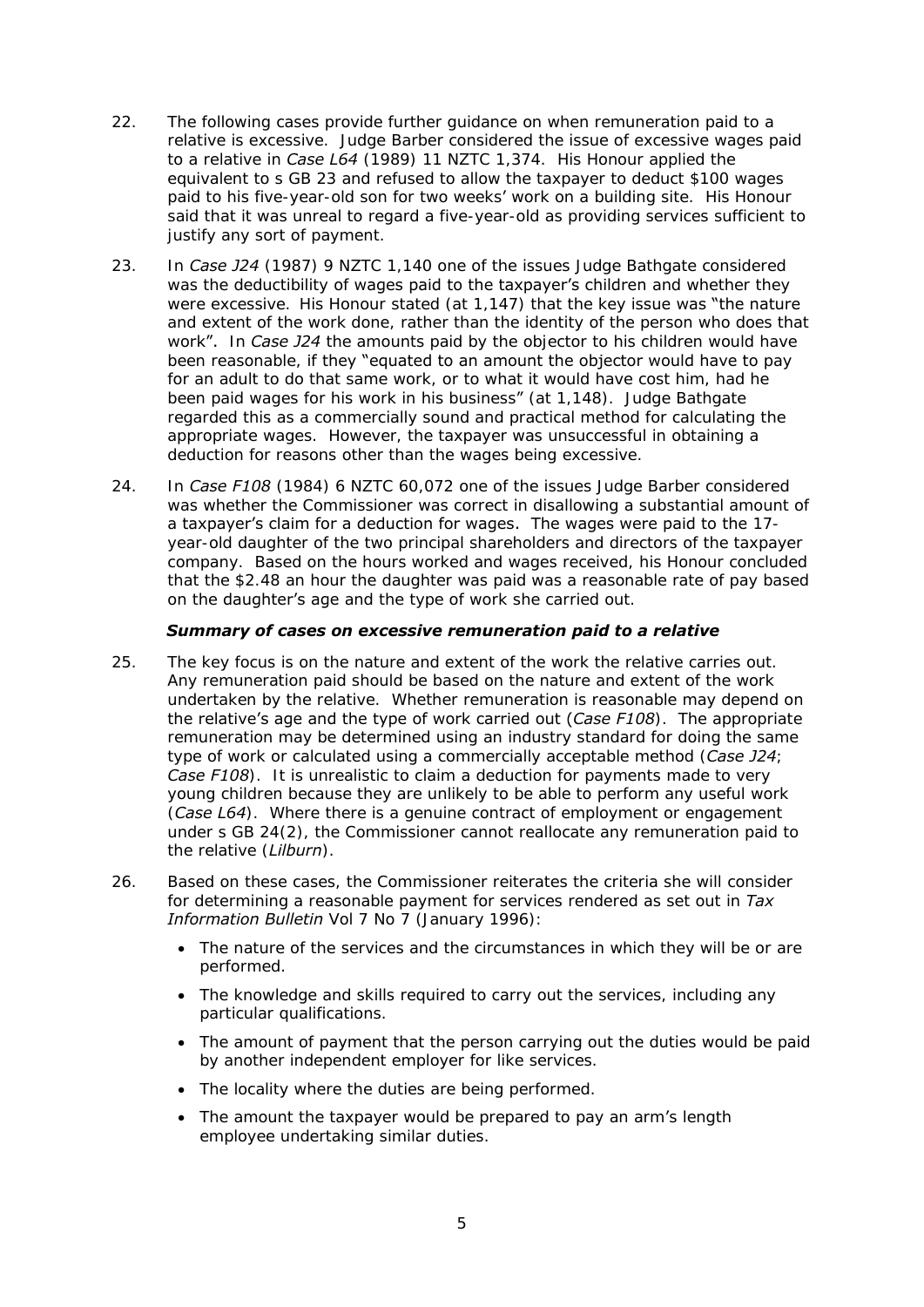# *Example 1 – Wages paid to daughter and son working in family business*

27. Mary and Bob operate a dairy as a family business. At the end of the 2013 income year, Mary and Bob claim a deduction for \$20,000 wages paid to their children, Caroline aged 17 and David aged 5, for working in the dairy.

### *Are the wages paid to Caroline and David deductible?*

- 28. The Commissioner will allow a deduction for wages Mary and Bob paid to Caroline provided the wages are reasonable based on the nature and extent of the work she carried out. For example, if **Caroline's wages** are consistent with the industry standard for similar work performed in a dairy, the Commissioner is likely to allow a deduction. However, the Commissioner is likely to disallow any additional amount paid on the basis that the remuneration is excessive. It is up to Mary and Bob to be able to show the Commissioner that the wages paid to Caroline are reasonable for the work that she performs. Evidence showing how the amount of Caroline's wage was set may be useful.
- 29. The Commissioner will not allow a deduction for wages paid to David. The Commissioner's view is that children as young as five are unlikely to be able to perform any useful work.

# *Example 2 – Wages paid to daughter working in family business*

30. Ted runs an accountancy business from an office in his home. He employs his 13 year-old daughter Lucy to clean his office (but not the rest of the house) and do filing every Saturday. This generally takes Lucy around four hours and she is paid \$18 per hour. Ted seeks to deduct Lucy's wages from his income.

### *Are the wages paid to Lucy deductible?*

- 31. In this case, Lucy is relatively young. Also, some of the work she is being paid to undertake (cleaning) and the location of the work (home) mean the work might be seen as a normal household chore. When these factors are present, the Commissioner is likely to consider the arrangement more carefully.
- 32. The onus is on Ted to show the Commissioner that the wages paid to Lucy are reasonable for the work she carries out. If Ted can show that \$18 per hour is a reasonable amount to pay an arm's length employee with Lucy's knowledge and skills to undertake cleaning and filing, then he will be entitled to a deduction. Evidence showing that Lucy would be paid a similar amount for providing the same services to a third party would assist with this. As would evidence showing that Ted would have to pay a similar amount for someone else to perform the services to the same standard.

# **Excessive profit or losses allocated to a partner in a partnership – section GB 23(3)**

- 33. Section GB 23(3) applies when two relatives carry on business in partnership and the Commissioner considers that a partner's share of partnership profit or losses is excessive. Section GB 23(3) also applies if one partner is a company and another partner is a relative of a director or shareholder in that company.
- 34. Under s GB 23(4), where the Commissioner considers that a **partner's share of** partnership profits or losses is excessive, the Commissioner may allocate the profits or losses among the partners based on what the Commissioner considers reasonable.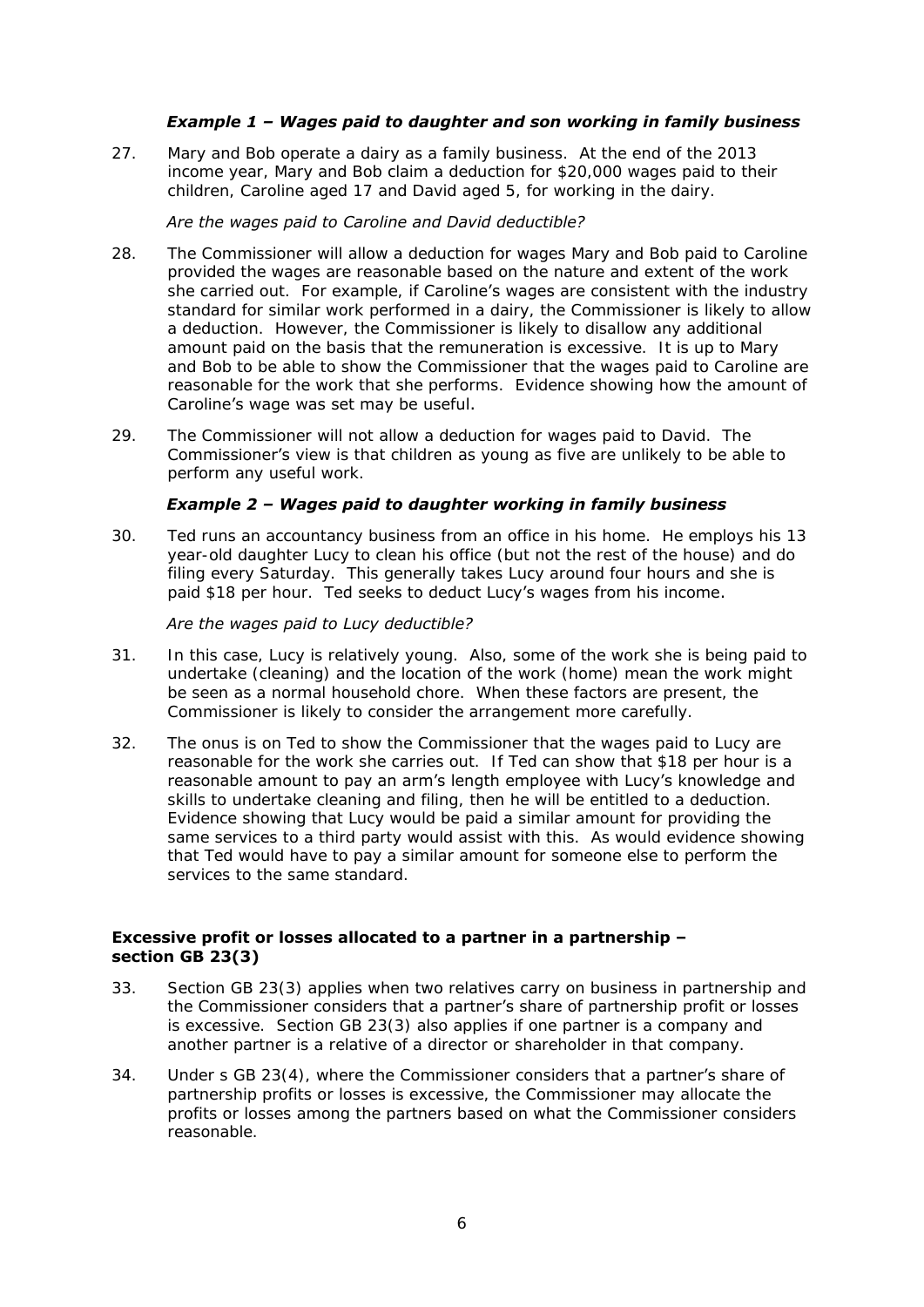- 35. Section GB 23(6) sets out the matters the Commissioner may take into account when applying s GB 23(3) to a partnership. These are the value of the contributions made by the respective partners, by way of services, capital or otherwise and any other relevant matters.
- <span id="page-6-0"></span>36. As noted above at para [\[20\]](#page-3-0), s GB 24 provides an exemption to s GB 23(3) where a contract of partnership is genuine. Under s GB 24(2), a contract of partnership is treated as a genuine contract if:
	- the contract is in writing and signed by all partners;
	- all partners were aged 20 years or over when the contract was signed;
	- the contract is binding for at least three years (the contract may be dissolved for the reasons set out in ss 36 and 38 of the Partnership Act 1908, which provide for the dissolution of a partnership for reasons such as death, bankruptcy or dissolution by the court); and
	- each partner has control over their share of profits and real liability for their share of losses.
- 37. The courts have considered the reallocation of partnership profits or losses between partners. In *Case B45* (1976) 2 NZTC 60,394, the Chairman, Lloyd Martin, considered whether the Commissioner was correct in reallocating income between partners in a farming partnership. In this case, no written contract of partnership existed. The partners were a farmer and the trustees of a family trust that farmed land in partnership. The partners owned the land as tenants-incommon in equal shares. The farmer bailed livestock to the partnership. He also worked for the partnership and received a management fee. After the management fee was deducted from the partnership's income the profits from the partnership were allocated equally between the partners. However, the Commissioner considered that the amount allocated to the trustees was excessive.
- 38. In considering the allocation of partnership profits, the Chairman took into account the contributions by the partners, which included the value of land provided by the trustees, livestock bailed by the farmer, and the value of the services the farmer provided. These services were as a working partner who was responsible for the farming operation. The Chairman also noted that the farmer did not receive any payment for the bailed livestock for the first 12 months of the agreement. The Chairman disagreed with the Commissioner and concluded that after deducting a reasonable management fee for the farmer's services and subtracting allowable deductions, it was reasonable for the balance of profits to be divided equally among the partners. This was consistent with the contributions of the partners, the partnership accounts and was in accordance with "ordinary commercial practice in the case of a partnership" (at 60,405).
- 39. In *Case M65* (1990) 12 NZTC 2,368 the taxpayer and his wife were insurance consultants for a life assurance company. They carried on their consultancy business in a formal partnership. Relevantly, the husband declared two-thirds of the partnership commission income in his income tax return and the wife declared one-third. This was consistent with what the court concluded that the partnership agreement had intended.
- 40. Judge Bathgate also noted that the two-thirds and one-third allocation of profits between the husband and wife partners correctly reflected the contributions by the partners by way of services and capital. In other words, the contract of partnership was not a sham and could not be challenged in any other way as not being a genuine partnership contract. As a result, the Commissioner could not reallocate the taxpayers' income.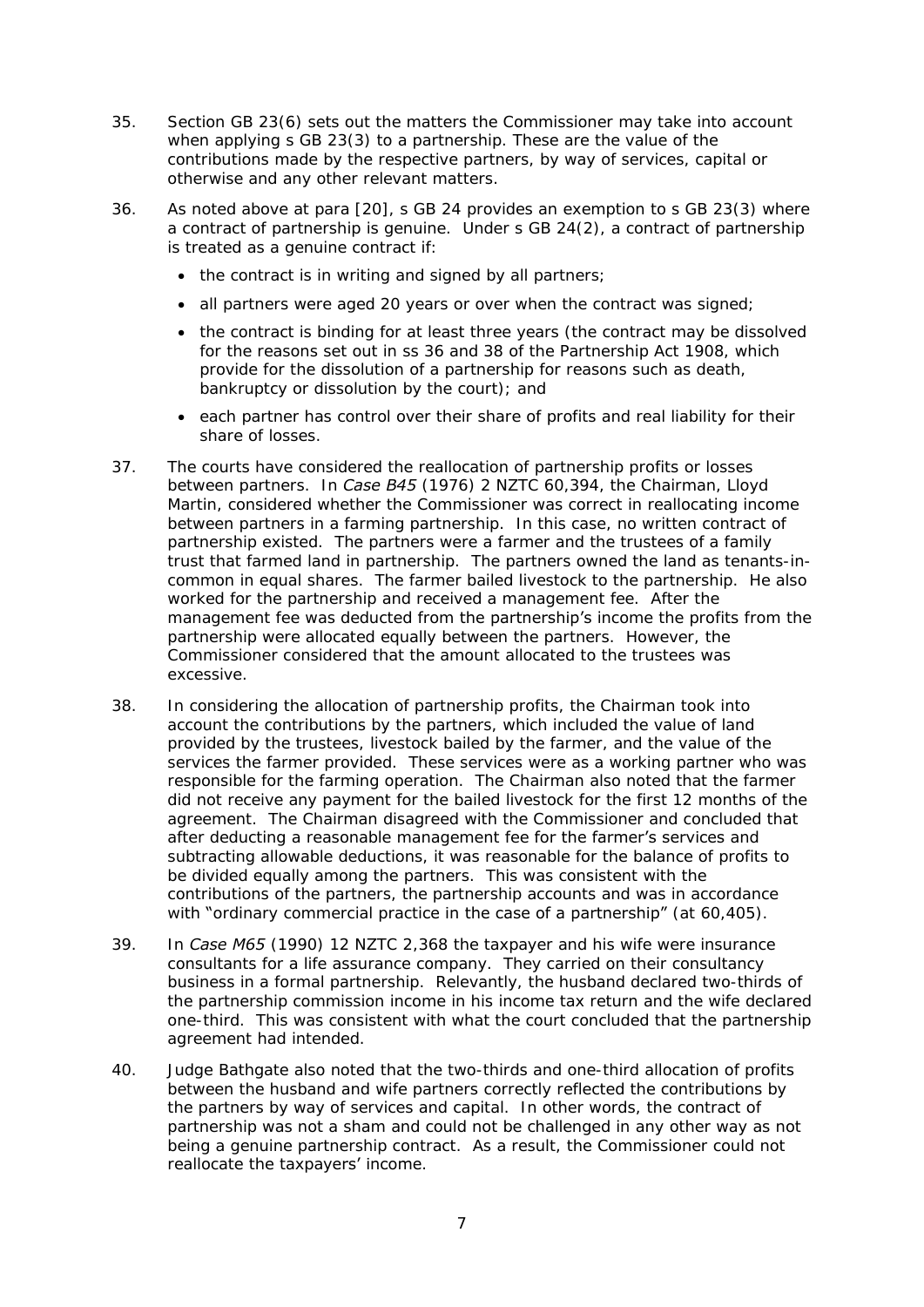- 41. In *Case S2* (1995) 17 NZTC 7,012 there was no partnership agreement. The taxpayer and his wife were joint owners and partners in a rental property. From 1989 to 1992, all rental losses were allocated to the husband. However, the Commissioner reallocated the losses equally between the husband and wife.
- 42. The taxpayer's accountant put forward three arguments why the husband should be able to use all of the losses. First, the husband and wife were joint owners of the rental property and they could choose how to divide the profits or losses. Secondly, on the basis that the husband and wife were partners there was no reason why they could not allocate all of the profits or losses to the husband. Finally, as an alternative, the rental losses could be allocated by using the original property investment contributions, which were 80% by the husband and 20% by the wife.
- 43. Judge Barber acknowledged that there was a partnership in existence in terms of s 5 of the Partnership Act 1908, which sets out rules for determining whether a partnership exists. Further, he noted that under s 27(a) of the Partnership Act 1908 there is a presumption that, in the absence of a partnership agreement, the partners are entitled to share equally.
- 44. However, his Honour also stated that the Income Tax Act 1976 set out the criteria for the Commissioner to consider (the equivalent to s GB 23(6)) and concluded (at 7,016):

The husband and wife "could not allocate profits or losses each year solely to their best tax advantage." Although the wife may have initially contributed 20% of the money used to fund their property investments, this was not determinative. Other factors such as a joint liability under the mortgage and subsequent contributions from the wife indicated that **the husband**  and wife were equal owners and partners. [Emphasis added.]

45. Because the husband and wife were equal owners and partners, it was appropriate to share the losses equally between them.

# *Summary of partnership cases*

- 46. Where there is no partnership agreement, partnership profits and losses should be divided equally between the partners following the presumption under s 27(a) of the Partnership Act 1908 (*Case S2*).
- 47. When considering whether a partner's share of profits or losses is excessive, the Commissioner may also take into account the capital contributions of the partners as shown in any agreement, including when a partner has made assets available to the partnership. This may include taking into account any payments received for the use of these assets. The Commissioner may also consider services provided by each partner, including responsibilities undertaken, special skills or expertise, work done, and time spent on partnership business (*Case B45*). Where there is a genuine contract of partnership under s GB 24(2), the Commissioner cannot reallocate any amounts attributed to the partners (*Case M65*).

# *Example 3 – Excessive profits or losses allocated to partner*

48. June and her husband Jim are partners in a partnership that owns several rental properties that have been operating at a loss. An agent manages the rental properties because June has a full-time job and Jim is retired. They do not have a partnership agreement. In June and Jim's partnership return for the 2013 income year, the losses are allocated on the basis of 75% to June and 25% to Jim. This allows June to offset a greater proportion of the losses against her employment income, which is higher than Jim's pension.

#### *Can the Commissioner apply section GB 23 to reallocate the losses?*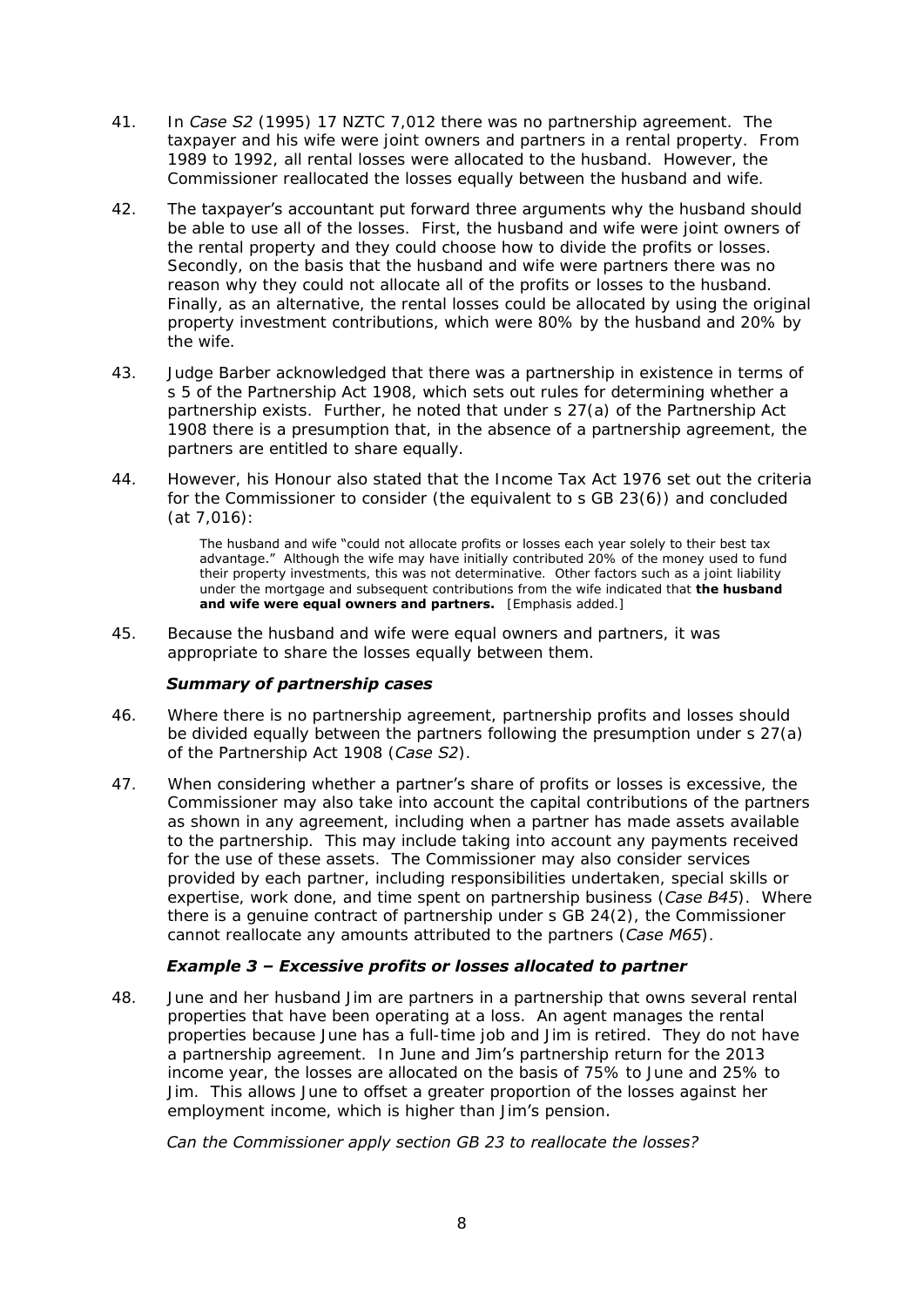- 49. Yes the Commissioner can apply s GB 23 to reallocate the losses. Under s 27(a) of the Partnership Act 1908, there is a presumption that partners share profits and losses equally. Any different allocation between June and Jim would need to be justified based on the criteria in s GB 23(6) and the principles developed by the courts. Partners in a partnership cannot allocate profits or losses to obtain a tax advantage. As a result, the Commissioner would reallocate the losses on a 50–50 basis.
- 50. However, if June and Jim had a genuine contract of partnership that satisfied the conditions in  $S$  GB 24(2), the **partnership's** profits and losses could be allocated in terms of that contract.

#### **Excessive remuneration paid to a shareholder or director (including a relative of a shareholder or director) – section GB 25**

- 51. Section GB 25 applies when the Commissioner considers that a close company has paid excessive remuneration for services to a person who is a shareholder or director of the company. This provision also applies to excessive remuneration paid to a relative of a shareholder or director of the company. Where a close company pays excessive remuneration, s GB 25(2) treats the excess as a dividend paid by the company and derived by the shareholder or director.
- 52. However, an exemption to s GB 25 applies if the criteria in s GB 25(3) are met:
	- the service provider is an adult employed substantially full-time in the business of the company and who manages or administers the company;
	- the amount provided to the service provider is not influenced by their relationship with a shareholder or director; and
	- the service provider is resident in New Zealand.
- 53. In *Case J53* (1987) 9 NZTC 1,297 (at 1,297) Judge Barber considered that determining whether remuneration was excessive required a focus on the nature and extent of the services the directors provided to the company:

The directors attended to all their statutory duties as prescribed under the Companies Act. From time to time they executed company documents and prepared reports for the Statistics Department. In line with their responsibilities they met with their professional advisors at least three times a year. The husband made capital improvements to the farm, thereby increasing the company's assets. The wife kept the day-to-day company accounts. Some of the work performed by the husband could be considered work as a lessee while other work was as a director.

- 54. Judge Barber's view was that the remuneration paid to the directors was not excessive given the nature of the services they provided and responsibilities they undertook on behalf of the company. His Honour said they were entitled to be "remunerated in a fair manner" (at 1,301).
- 55. In *Case J99* (1987) 9 NZTC 1,560, Judge Barber considered whether the Commissioner was correct in reallocating income that was paid to the wife of a shareholder-director. Both the husband and wife were shareholders, directors and employees of the taxpayer construction company.
- 56. In the year in question, the company allocated its net profit as shareholder salaries paying both the husband and wife a salary of \$37,109 each. The Commissioner considered that the amount paid to the wife exceeded a reasonable amount for the services she provided.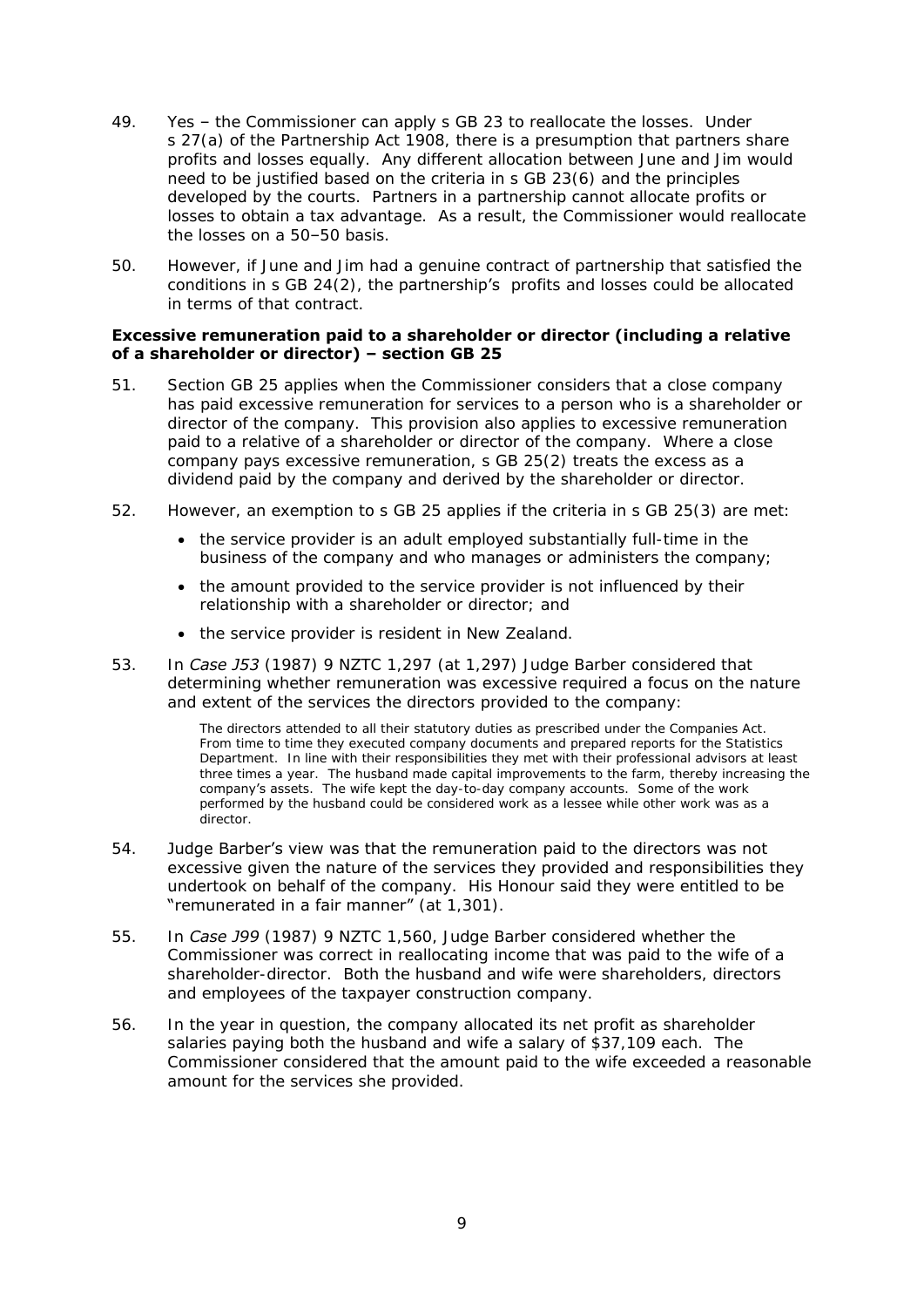- 57. Judge Barber agreed that the wife's salary was influenced by her relationship with her shareholder-director husband and related to the profits of the company. In deciding on a reasonable salary for the wife, his Honour focused on the true worth of her services. This included comparing the husband's and wife's services provided to the company. The wife's salary was reduced to \$28,000 with the excess being treated as a dividend paid by the company to her.
- 58. In *GS Mathews (Chemist) Ltd; Troon Place Investments Ltd v CIR* (1995) 17 NZTC 12,175, the main issue for the High Court was whether remuneration paid to the shareholders of two close companies (GS Mathews (Chemist) Ltd and Troon Place Investments Ltd) was excessive. One company was a retail chemist and the other a property investment company. A husband and wife owned the shares in both companies.
- 59. The taxpayer companies paid the husband and wife shareholders substantial remuneration for the 1990 and 1991 income years. However, during this time the husband and wife were on an extended overseas trip and had left the companies in the hands of managers. Although they were overseas, the husband and wife were involved in the management of both companies, at least to some extent, by staying in contact with their managers. The shareholders also investigated other business opportunities while overseas.
- 60. For GS Matthews (Chemist) Ltd, Tompkins J concluded that nothing limited the court to considering only services rendered by the shareholders during the time they were away. His Honour concluded that the remuneration paid to the shareholders was reasonable based on the results achieved by the pharmacy as a result of the business and entrepreneurial skills of the shareholders during the preceding years as well as their contributions during 1990 and 1991.
- 61. When considering whether remuneration paid to shareholders is excessive, the services rendered by the shareholders can be considered "in a broad and reasonable way". This may include considering the value of a shareholder's contribution in previous years, if it has provided an on-going benefit to the company. Previous salaries paid to shareholders may be relevant when determining whether a subsequent salary is excessive.
- 62. Troon Place Investments Ltd was a property investment company whose sole source of income was from rents earned from leasing commercial premises. In the 1990 and 1991 income years, it paid shareholder remuneration of \$27,494 and \$34,062 respectively. However, the Commissioner considered this remuneration excessive and reassessed these amounts based on an estimate of the number of hours the shareholders worked for Troon Place Investments while they were overseas.
- 63. Tompkins J agreed with the Commissioner's assessment based on the hours the shareholders worked for the company while overseas. He noted that the property investment company was not in the same category as GS Mathews (Chemist) Ltd. This was because the sole source of income was rents rather than the entrepreneurial and business skills of the shareholders.

#### *Summary of shareholder and director remuneration cases*

64. Remuneration paid must be based on the "true worth" of the services provided and not an arbitrary figure based on the company's profits (*Case J99*). The reasonableness of fees must be based on the nature and extent of the services provided by the shareholder or director to the company (*Case J53*).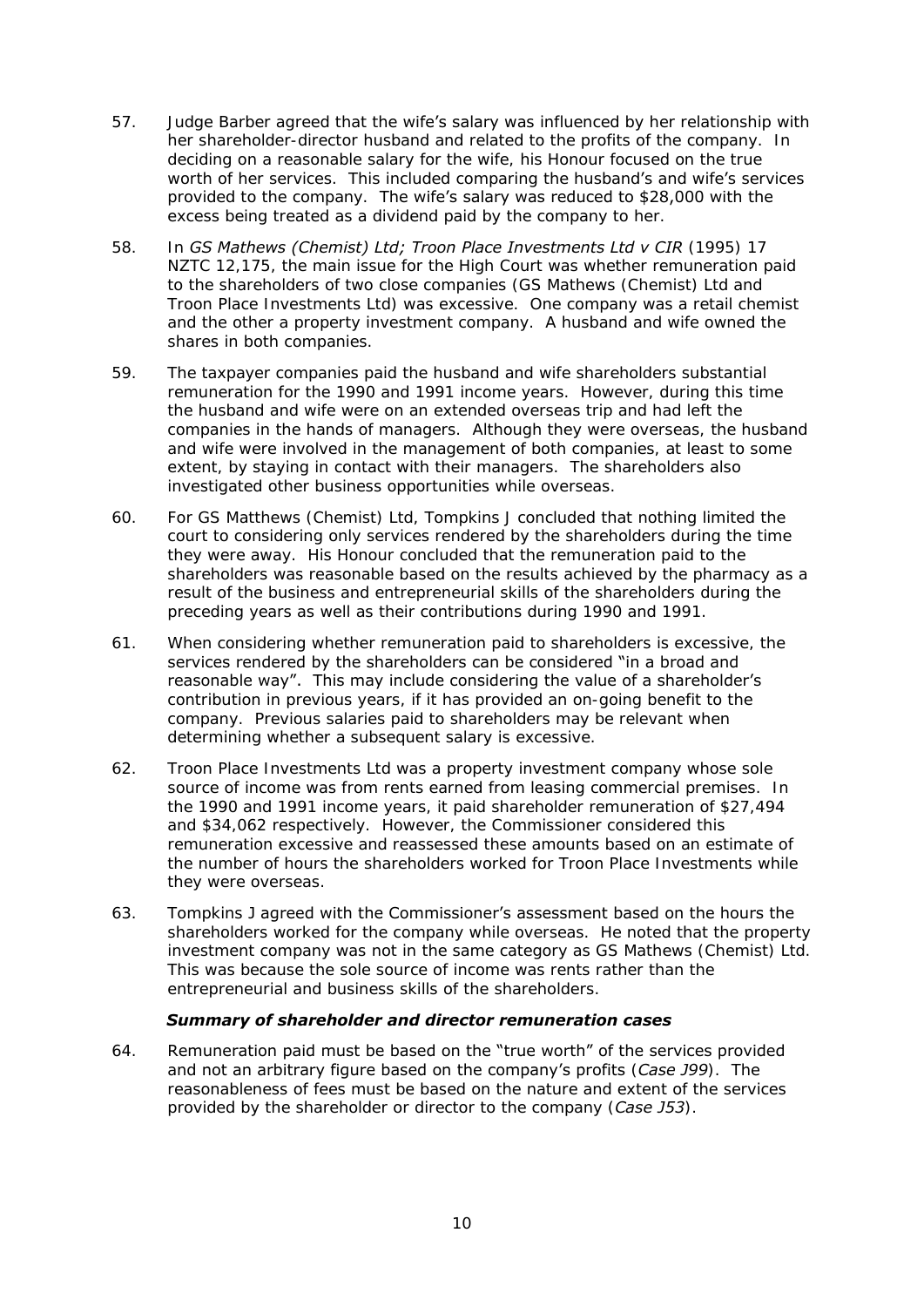65. Remuneration must not be based on a relationship with a shareholder or director (*Case J99*). When determining whether remuneration paid to shareholders is excessive, the services rendered by the shareholders can be considered "in a broad and reasonable way". This may include the value of a shareholder's contribution in previous years if it has provided an on-going benefit to the company (*GS Mathews (Chemist)*).

# *Example 4 – Excessive remuneration to shareholder or director*

66. Sue and her husband Peter are 50–50 shareholders in a close company, ABC Ltd. Sue works full time in the business. Peter stays at home with the couple's children during the week, but works 5 hours cleaning the company offices every Saturday. During the 2013 income year, ABC Ltd paid Sue and Peter a salary of \$70,000 each. ABC Ltd has claimed the payment of these salaries as a deduction.

# *Are these salaries deductible to ABC Ltd?*

67. The Commissioner cannot reallocate the salaries if the conditions in s GB 25(3) are met. On the basis that both Sue and Peter are residents, Peter's first difficulty in having the exemption apply to him is that he does not work substantially full-time in the business. In addition, Sue and Peter would need to show that the salaries paid were not influenced by their relationship to each other as shareholders (ie Peter would have to show that his salary was not influenced by his relationship to Sue as a shareholder of ABC Ltd and vice versa). Any salaries paid must be based on the value of the shareholder's contributions to the company. In determining whether the salaries paid are influenced by Sue and Peter's relationship to each other as shareholders the Commissioner will consider the nature and value of the services Sue and Peter provided to the company. In this case, it is likely that Peter's salary has been influenced by his relationship with Sue, as his salary appears to be significantly out of proportion to the services that he is providing to the company. In such a case, the amount of the excess will be treated as a dividend paid by ABC Ltd to Peter.

### **Excessive allocation of income from a look-through company to a relative aged under 20 – section GB 25B**

- 68. Section GB 25B concerns LTCs. It is an anti-avoidance provision aimed at preventing excessive income from being diverted to owners aged under 20. Section GB 25B applies when two or more people who are relatives own lookthrough interests in an LTC. This provision applies when excessive income is allocated to a relative aged under 20 under the look through company rules.
- 69. Section HB 1(4) states that an LTC's activity is treated as being carried on by persons holding "effective look-through interests" in the LTC. This means income and deductions are generally passed on to the LTC's owners in proportion to their ownership interest in the LTC. Section GB 25B applies where the Commissioner considers that the application of the standard methods of calculating a lookthrough interest in s HB 1 results in excessive income being allocated to a relative aged under 20. Section GB 25B(2) allows the Commissioner to reallocate the owner's effective look-through interests based on what is considered to be reasonable. When applying s GB 25B, s GB 25B(3) provides that the Commissioner may consider:
	- the nature and extent of the services rendered by the relative;
	- the value of the contributions made by the respective owners, by way of services, capital or otherwise; and
	- any other relevant matters.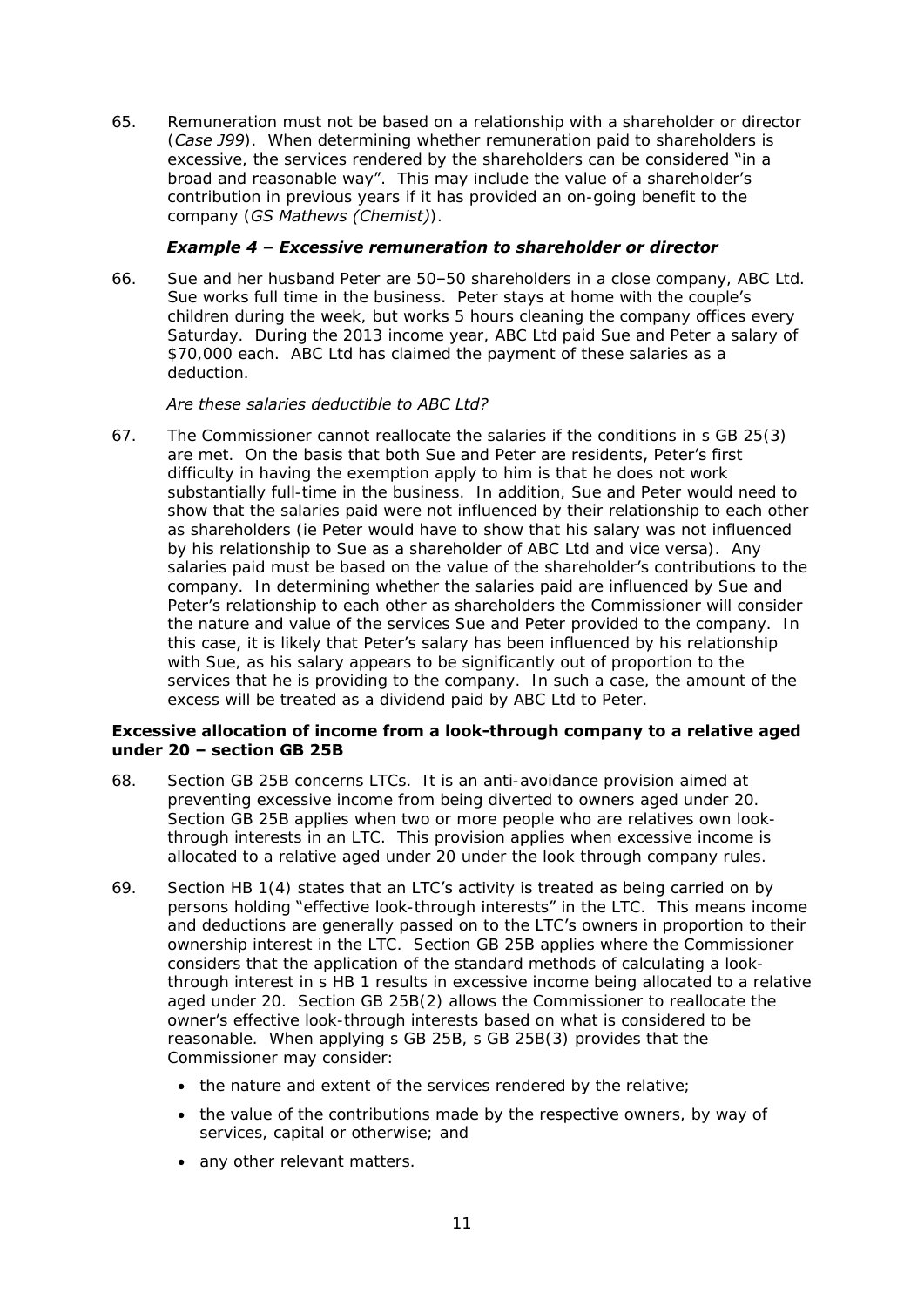### *Example 5 – Excessive allocation of income or deductions from a lookthrough company to a relative aged under 20*

70. May and Adam each own 50% of the shares in an LTC. They both gift 10% of the company's shares to Dan, their five-year-old son, who then owns 20% of the shares. As a result, they allocate 20% of the LTC's income to Dan.

### *Can the Commissioner reallocate the amount paid to Dan?*

- 71. Section GB 25B(2) allows the Commissioner to reallocate effective look-through interests if income allocated to a relative aged under 20 is considered excessive. Section GB 25B(3) sets out the criteria the Commissioner may take into account when considering whether the income is excessive. These criteria are the nature and extent of the services rendered and the value of the contributions made by May, Adam and Dan by way of services, capital or otherwise. These criteria are similar to those for partnerships in s GB 23(3). The Commissioner's view is that cases that consider partnership income where there is no contract of partnership, such as *Case B45* and *Case S2*, assist when determining the nature and extent of the services rendered by each owner with an effective look-through interest and for valuing the contributions made by the respective owners.
- 72. Given that it is unlikely that Dan has provided services and he has provided no capital contributions to justify receiving 20% of the LTC's income, the Commissioner will regard this allocation as excessive. The Commissioner can reallocate the amount paid to Dan by treating his look-through interests as being held by May and Adam.
- 73. For further information, see "Changes to the qualifying company rules and introduction of look-through company rules" *Tax Information Bulletin* Vol 23, No 1 (February 2011).

# **Relationship between this QWBA and** *Penny and Hooper* **case**

- 74. The Commissioner notes that there are similarities between the subject matter considered in this QWBA and the Supreme Court decision in *Penny and Hooper v CIR* [2011] NZSC 95. The relationship between the two is explained below.
- 75. This QWBA is about the specific anti-avoidance provisions dealing with excessive remuneration and allocations of profits and losses in sections GB 23 to GB 25B. *Penny and Hooper* considered the issue of diverting personal services income.
- 76. The concepts of excessive remuneration and diverting personal services income both involve attempting to shift income from a key individual through whom the business earns income. For excessive remuneration, the focus is on whether the remuneration diverted to other individuals is reasonable given the services rendered by the other individuals. The specific anti-avoidance provisions may apply where the amount paid is excessive compared to the contribution to the business by the relevant individual.